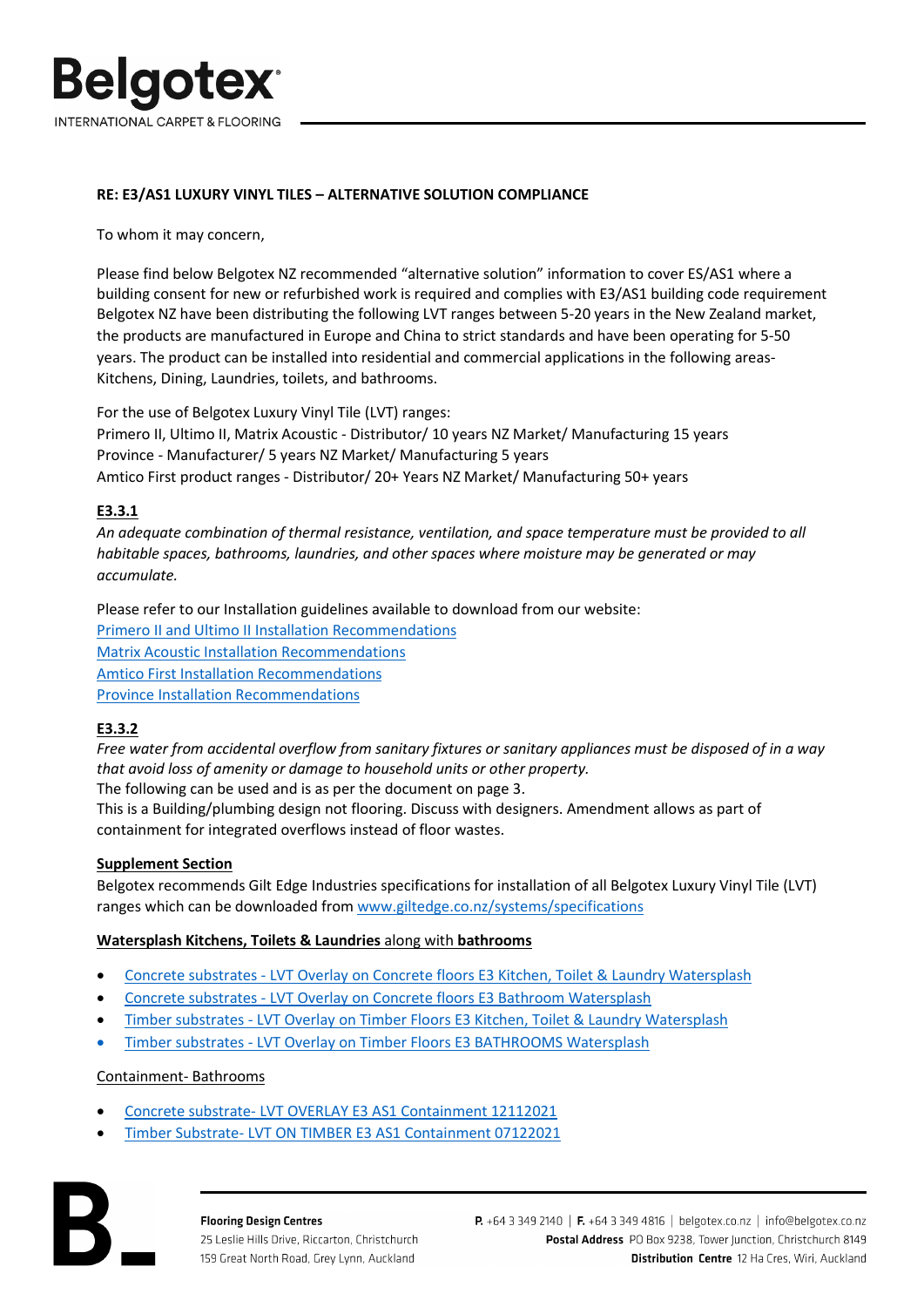

# **E3.3.3**

*Floor surfaces of any space containing sanitary fixtures or sanitary appliances must be impervious and easily cleaned.* 

Our LVT collections all feature a high-density Urethane Wear layer making them impervious to moisture penetration. This wear layer is extremely easy to clean, has high clarity and comes with excellent impact resistance.

Primero II Technical [Specifications](https://belgotex.co.nz/assets/Uploads/Tech-Specs/Primero-II-Technical-Specifications.pdf) Ultimo II [Technical-Specifications](https://belgotex.co.nz/assets/Uploads/Tech-Specs/Ultimo-II-Technical-Specifications.pdf) Matrix Acoustic Technical [Specifications](https://belgotex.co.nz/assets/Uploads/Tech-Specs/6bef9623b9/Matrix-Acoustic-Technical-Specifications.pdf) Province Technical [Specifications](https://belgotex.co.nz/assets/Uploads/Tech-Specs/ee9167b0cf/Province-Technical-Specifications.pdf) Amtico First Technical [Specifications](https://belgotex.co.nz/assets/Uploads/Tech-Specs/ce937b6209/Amtico-First-Technical-Specifications.pdf)

# **E3.3.4**

Wall surfaces adjacent to sanitary fixtures or sanitary appliances must be impervious and easily clean- *Please refer to the Wall provider/Builder/ Construction Company for specific information.*

## **E3.3.5**

*Surfaces of building elements likely to be splashed or become contaminated during the intended use of the building, must be impervious and easily cleaned.* 

Please refer to our Care and Maintenance guidelines available to download from our website:

Primero II Care and [Maintenance Guide](https://belgotex.co.nz/assets/Uploads/Care-Maintenance/d5b0bda420/Primero-II-Care-and-Maintenance.pdf)  Ultimo II Care and [Maintenance Guide](https://belgotex.co.nz/assets/Uploads/Care-Maintenance/5c0b32ff44/Ultimo-II-Care-and-Maintenance.pdf) Matrix Acoustic Care and [Maintenance Guide](https://belgotex.co.nz/assets/Uploads/Care-Maintenance/68dd163845/Matrix-Acoustic-Care-and-Maintenance.pdf) Province Care [and Maintenance Guide](https://belgotex.co.nz/assets/Uploads/Care-Maintenance/63cb6b2405/Province-Care-Maintenance.pdf) Amtico First Care [and Maintenance Guide](https://belgotex.co.nz/assets/Uploads/Care-Maintenance/929ef9f81b/Amtico-First-Care-Maintenance.pdf)

## **E3.3.6**

*Surfaces of building elements likely to be splashed must be constructed in a way that prevents water splash from penetrating behind linings or into concealed spaces.* 

All Belgotex Luxury Vinyl Tile (LVT) ranges require that gaps or cracks are eliminated around any parts of the perimeter that are exposed to water splash.

In keeping with clause 3.1 and 3.6 all perimeters that are within 1.5m of all or any sanitary fixtures and appliances are to be sealed with a silicone or flexible sealant recommended by Gilt Edge Industries or similar.